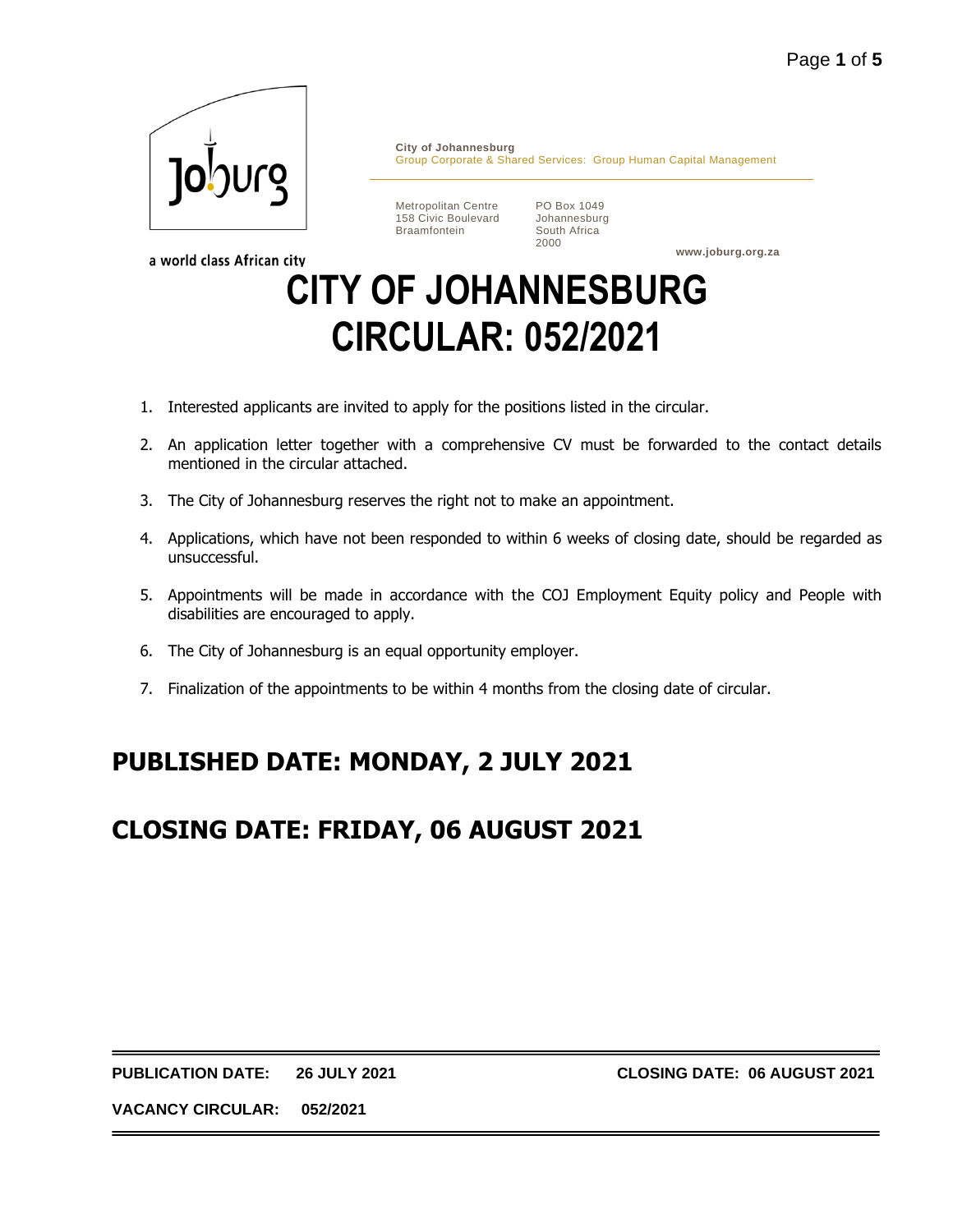### **PERMANENT POSITIONS**

#### **This Vacancy is open to External Applicants AND Employees of the City of Johannesburg**

*1.* **Department:** Group Governance **Branch: Management Support Service Designation: Manager: Business Planning and Performance Management Salary Range:** R39 055.92 (basic salary excluding benefits)

#### **Appointment Requirements:**

- Degree in Business Management, Business Administration or Public Administration at (NQF Level 7) qualification.
- 5 7 years' experience in performance management.
- Must have a valid driver's license.

**Primary Function**: To have in-depth knowledge and good understanding of the management and the implementation of a comprehensive performance management system fully aligned to the CoJ approved processes. Foster compliance of the department to related legislative functions in respect of Performance Management and compile reports (including the ADBS) and presentation to senior management in the department relating to performance management. Manage and implement a comprehensive performance management system that will assist Group Governance realise its strategic objectives. Actively participate in CoJ forums and decision-making bodies relating to integrated planning and performance management. Manage all Departmental scorecards and furnished to the AD for quality assurance. Advise the Assistant Director and Unit Head on CoJ policies and procedures necessary to advance individual performance in alignment with the business objectives of the Group.

**Key Performance Areas:** To provide effective direction and support of the unit in terms of Management Support Services issues and requirements. Manage the alignment of the individual performance objectives to integrated Development Plan (IDP) and Service Delivery Implementation plan (SDBIP). Identify and mitigate risk factors and management compliances within the unit. Ensure functional and secure record, document and information management in the unit.

**Leading Competencies:** Knowledge of performance management and financial reporting

**Core Competencies:** Computer Literacy on PMS Systems; Computer Literacy – Microsoft Office Applications – Word – Excel and PowerPoint

*This is an employment equity targeted position and preference will be given to African Males, White Males including people with disabilities.*

**Contact Person**: Nthabiseng Makhele **Tel No:** (011) 407-6550 **Workplace:** Braampark, 33 Hoofd Street, Braamfontein All applications will be through the website using this link: <https://share.hsforms.com/1VGd4ivdmTEqBUhPZeIrBMA469tl>

Or visit [www.joburg.org.za](http://www.joburg.org.za/) and click on Vacancies.

**PUBLICATION DATE: 26 JULY 2021 CLOSING DATE: 06 AUGUST 2021**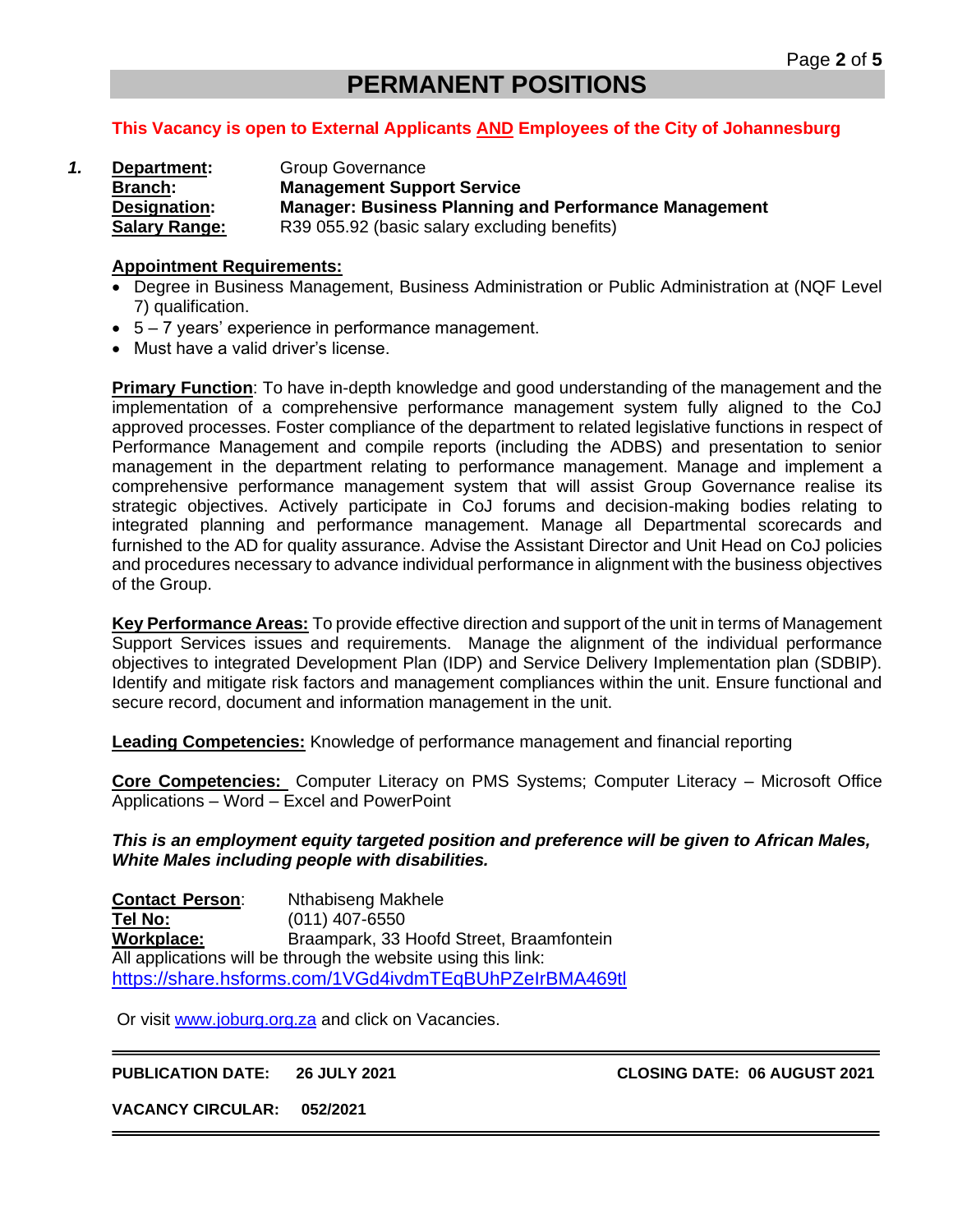#### **This Vacancy is open to External Applicants AND Employees of the City of Johannesburg**

| 2. | Department:          | Group Corporate and Shared Service              |
|----|----------------------|-------------------------------------------------|
|    | <b>Branch:</b>       | <b>Group SHELA and FCM</b>                      |
|    | Designation:         | <b>Head: Management Support Service</b>         |
|    | <b>Salary Range:</b> | R62 284.19 pm (basic salary excluding benefits) |

#### **Appointment Requirements**

- Degree in Business Administration / Public Administration / Management at NQF Level 7;
- 10 years' experience in a senior position in large organization, Municipality, SOE where important functions are clustered together.

**Primary Function**: Provide the office of the GH: SHELA & FCM with a strategic support service on terms of Department, SHELA & FCM (Logistics Administration, Safety, Health Environment & Fleet), Business Planning by interfacing and consolidating required information from Group / COJ / MEs wide sources to permit a balanced decision-making portfolio of information through consultation with High Level role players. And to ensure that the Group SHELA & FCM meets its objectives and service standards by effectives and efficient management of the relevant functions of the department.

**Key Performance Areas:** The Unit Head is required to direct, lead, organize and control the functions as outlined above. Undertake long term strategic and tactical planning for Group SHELA & FCM. Establish and implement a comprehensive strategy service within Group SHELA & FCM. Manage all aspects of people management within the unit. Manage all effectiveness indicators and develop and align new methodologies as and when required. Analyses develop and implement systems that will enhance administrative effectiveness through use of high technology applications. To ensure that all business planning processes are aligned to Group / COJ / MEs policy and agenda on a long-term time horizon. To exercise oversight on departmental matter and focus on unit compliance and provide specialist advice to the Group. Provide a project and programmes management function to the entire Department. Consolidate progress and feedback for the direct reports to the Group Head and the Group Executive Director: Group Corporate and Shared Services. Monitor service quality and ensure continuous improvement of service quality for Group SHELA & FCM. Engage with high level stakeholders, internal and external on unit related activities.

**Leading Competencies:** Strategic Direction and Leadership; People Management; Financial Management; Stakeholder Management; Conflict Management; Programmes and Projects Management; Business acumen; Work independently.

**Core Competencies:** People Management. Attention to detail and high levels of accuracy and excellent planning, organizing and time management skills. Good negotiation and conflict management skills. Good problem-solving skills and information gathering skills. Excellent verbal, written and communication skills. Ability to operate in a highly intensive customer service and public interface environment with continued pressure to deliver high quality work standards. Ability to work independently with minimal supervision.

*This is an employment equity targeted position and preference will be given to African Males, White Males, African Females and White Females, including People with Disabilities.*

**Contact Person**: Samuel Masonono

**PUBLICATION DATE: 26 JULY 2021 CLOSING DATE: 06 AUGUST 2021**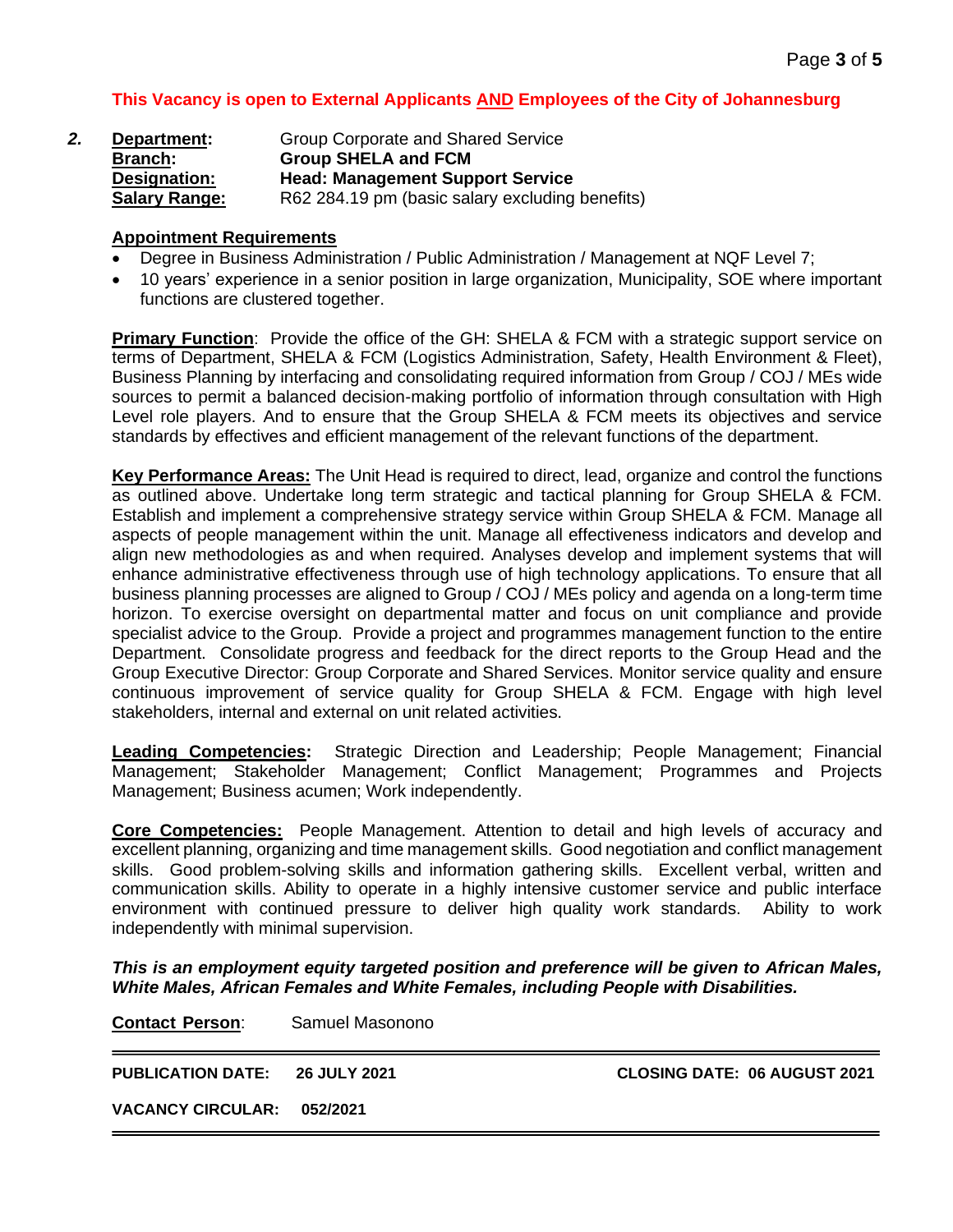#### **T<u>el No:</u> (011) 407 6939<br>
Workplace:** Metro Centre, 15 Metro Centre, 158 Civic Boulevard, Braamfontein

All applications will be through the website using this link:

<https://share.hsforms.com/17fK--lBBSRSvITTJpDHkkw469tl>

Or visit [www.joburg.org.za](http://www.joburg.org.za/) and click on Vacancies.

**PUBLICATION DATE: 26 JULY 2021 CLOSING DATE: 06 AUGUST 2021**